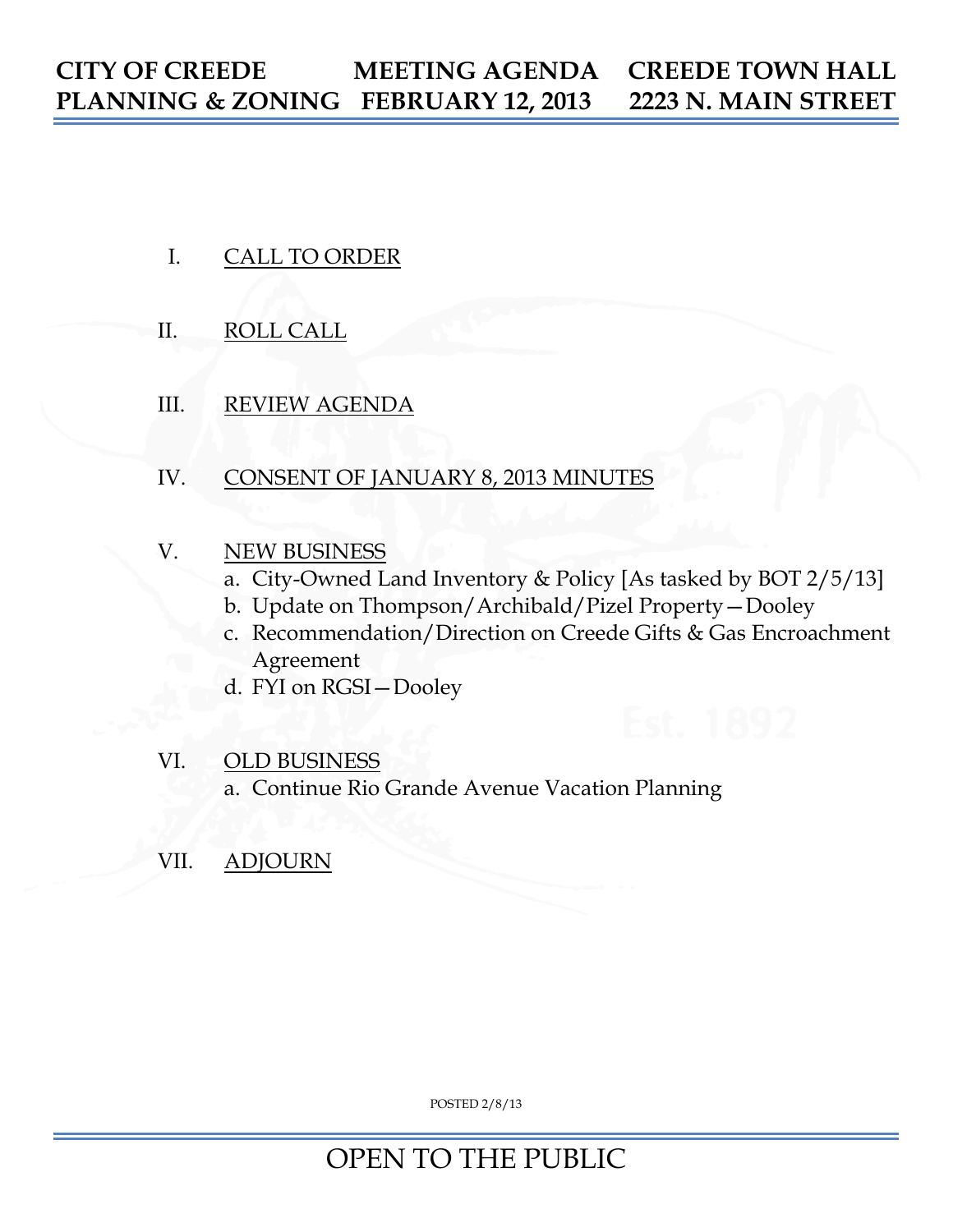# **PLANNING & ZONING COMMISSION CITY OF CREEDE, COLORADO – A TOWN January 8, 2013**

#### REGULAR MEETING

 The Planning and Zoning Commission of the City of Creede – a Town, County of Mineral, State of Colorado, met in the Creede Town Hall at the hour of 6:15 p.m. (following informational public work session). There being present at the call of the roll the following persons:

COMMISSIONERS ABSENT: None.

 COMMISSIONERS PRESENT: Rex Shepperd, Avery Augur, Eric Grossman, Kay Wyley, Frank Freer, Lauri Jordan

 Commission Chair Augur, presiding, declared a quorum present: Those members of staff also present were as follows: Clyde Dooley, Town Manager Randi DePriest, Town Clerk

### AGENDA

 Commissioner Jordan moved and Commissioner Freer seconded to approve the agenda as presented. The vote was unanimous. Commission Chair Augur declared the motion carried.

### CONSENT OF DECEMBER 11, 2012 MINUTES

 Commissioner Freer moved and Commission Chair Augur seconded to approve the December 11, 2012 minutes as amended. The vote was unanimous. Commission Chair Augur declared the motion carried.

### NEW BUSINESS

## UPDATE ON THOMPSON/ARCHIBALD/PIZEL PROPERTY

 Commission Chair Augur informed the Commission that Daniel & Laura Archibald, owners of the property in between the Thompson & Pizel properties, had decided to join in the replat. Town Manager Dooley informed the Board that he was collecting the deeds and processing the Land Use Application accordingly. He mentioned a one foot discrepancy between two of the businesses that would need to be addressed at the next Planning & Zoning meeting as the Boundary Agreement is prepared.

### UPDATE ON SAWYER/ZAHLLER PROPERTY

 Manager Dooley announced that the Boundary Agreement was nearly ready for approval and described that the property owners had agreed to the 40-foot right-of-way that the Commission had requested for at the previous meeting. There was a property description needed from the surveyor on a portion of the property, and then the Boundary Agreement would be ready for the February Board of Trustees meeting.

# ONGOING DISCUSSION

# RAILROAD RIGHT-OF-WAY – RIO GRANDE AVENUE PARKING LOT & VACATION

 Thoughts and reactions from the community information meeting were discussed at length. Commission Chair Augur described that maintaining a 60-foot right-of-way on Loma Street during the planned vacation of Rio Grande would result in the loss of the southernmost lot as it would not be large enough to comply with city lot regulations. Various directions were discussed for the project and the Commission decided to take time to process the information and revisit the topic at the next regular meeting.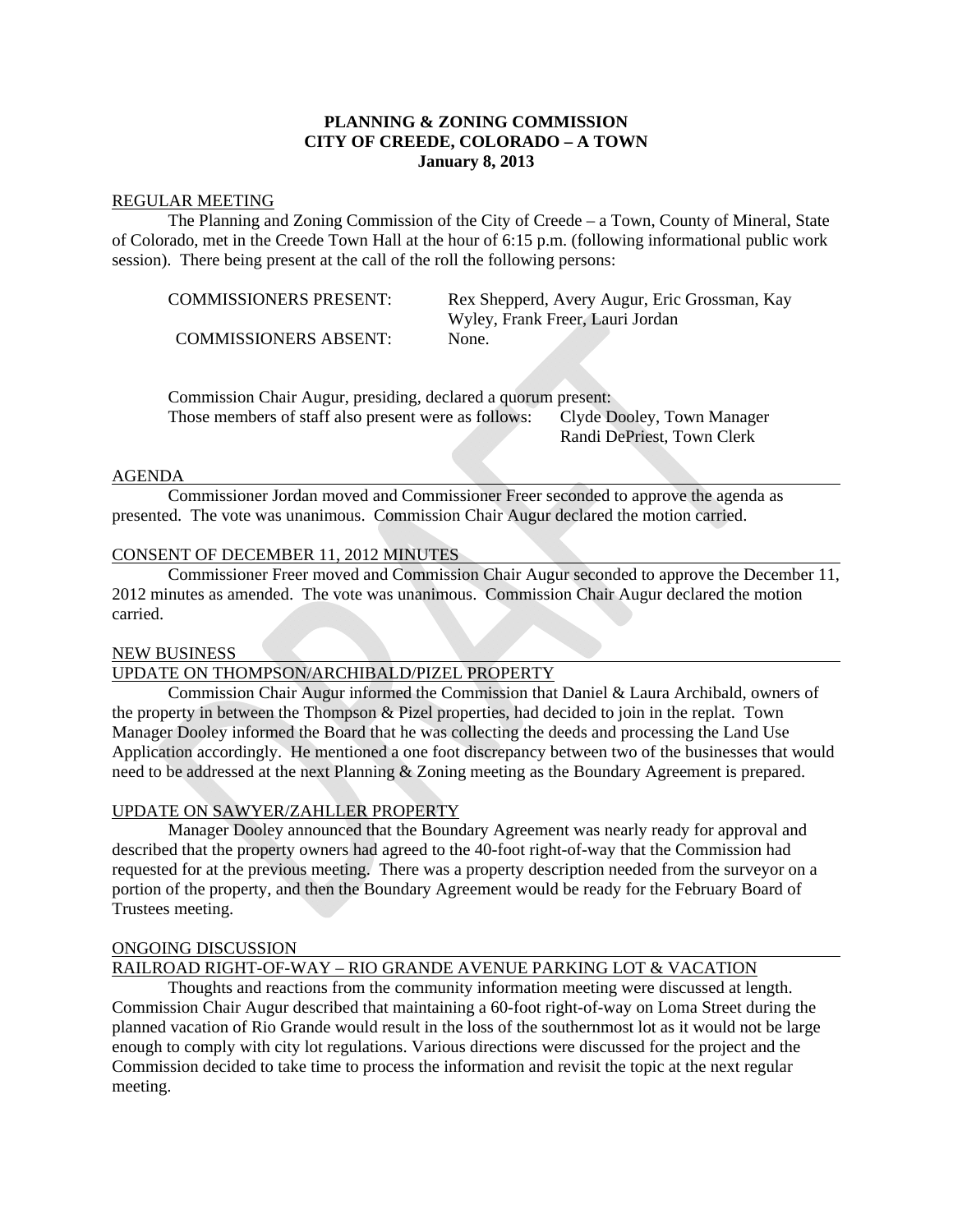# ADJOURN

There being no further business to come before the Planning and Zoning Commission at this time, Commissioner Jordan moved and Commissioner Freer seconded that the meeting be adjourned at 6:45 p.m. The vote was unanimous. Commission Chair Augur declared the motion carried.

Respectfully submitted:

\_\_\_\_\_\_\_\_\_\_\_\_\_\_\_\_\_\_\_\_\_\_\_\_\_\_\_\_\_\_\_\_\_\_

Randi DePriest City Clerk/Treasurer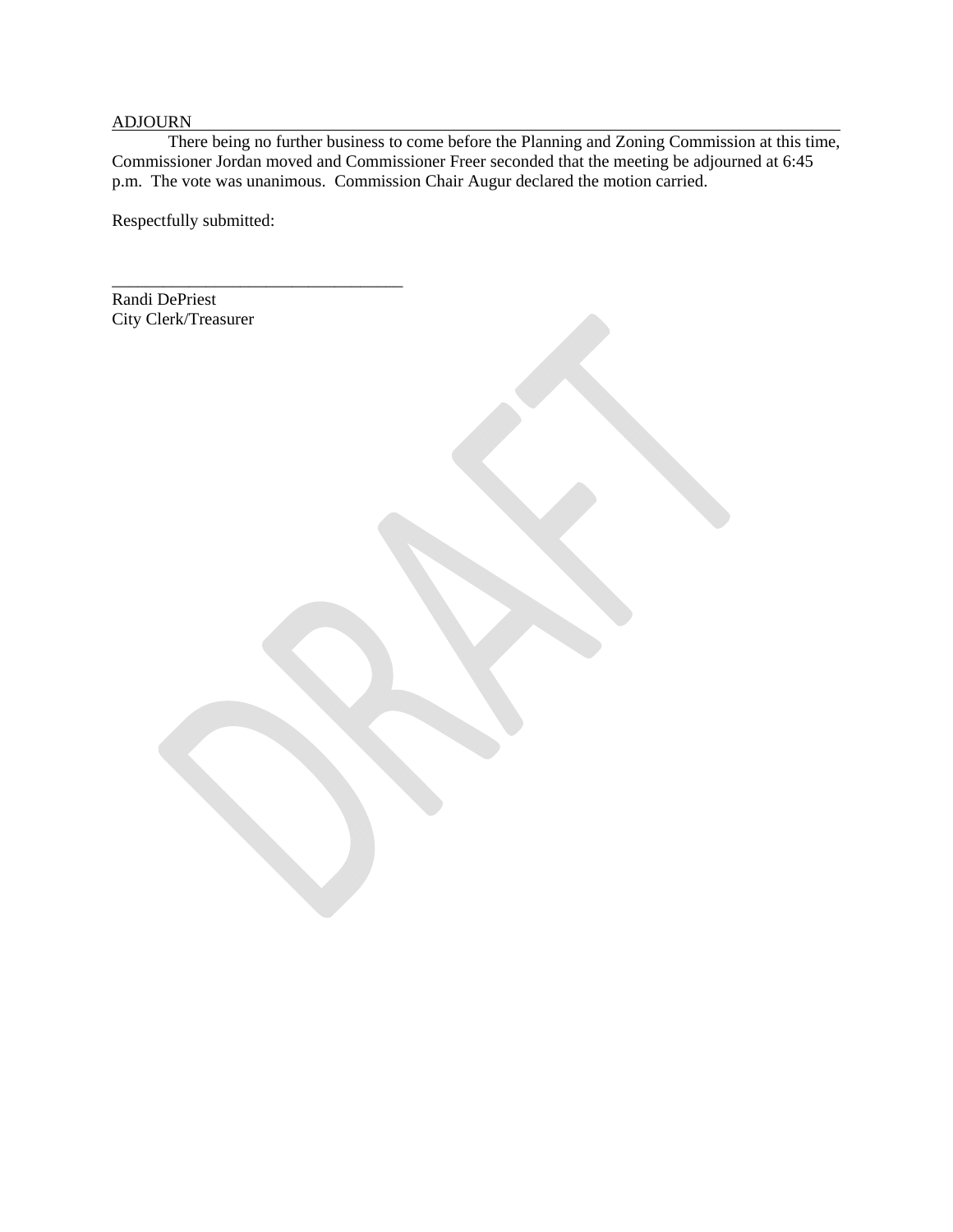# **INTEROFFICE MEMORANDUM**

| TO:             | Planning Commission |  |  |
|-----------------|---------------------|--|--|
| FROM:           | Clyde Dooley        |  |  |
| <b>SUBJECT:</b> | City land inventory |  |  |
| DATE:           | February 8, 2013    |  |  |

The last time Rick Sloan asked us to purchase property I performed a very rudimentary / elementary inventory and approximated the following:

North Creede is 2% privately owned; String town is 0% privately owned; Creedmoor is 60% privately owned; and South Creede is 90% privately owned

This **does not** include the newly annexed 140 acres of CRI property. "Privately Owned" excludes state, county &/or school property.

I estimated that approximately 60.591% or 61% of the platted lots in the City of Creede are privately owned. And of the remaining 39% owned by the City of Creede  $-$  only 17-20% of it is developable.

Remember these are estimates only and when Libby gets her assessors map updated I'll get you a better inventory.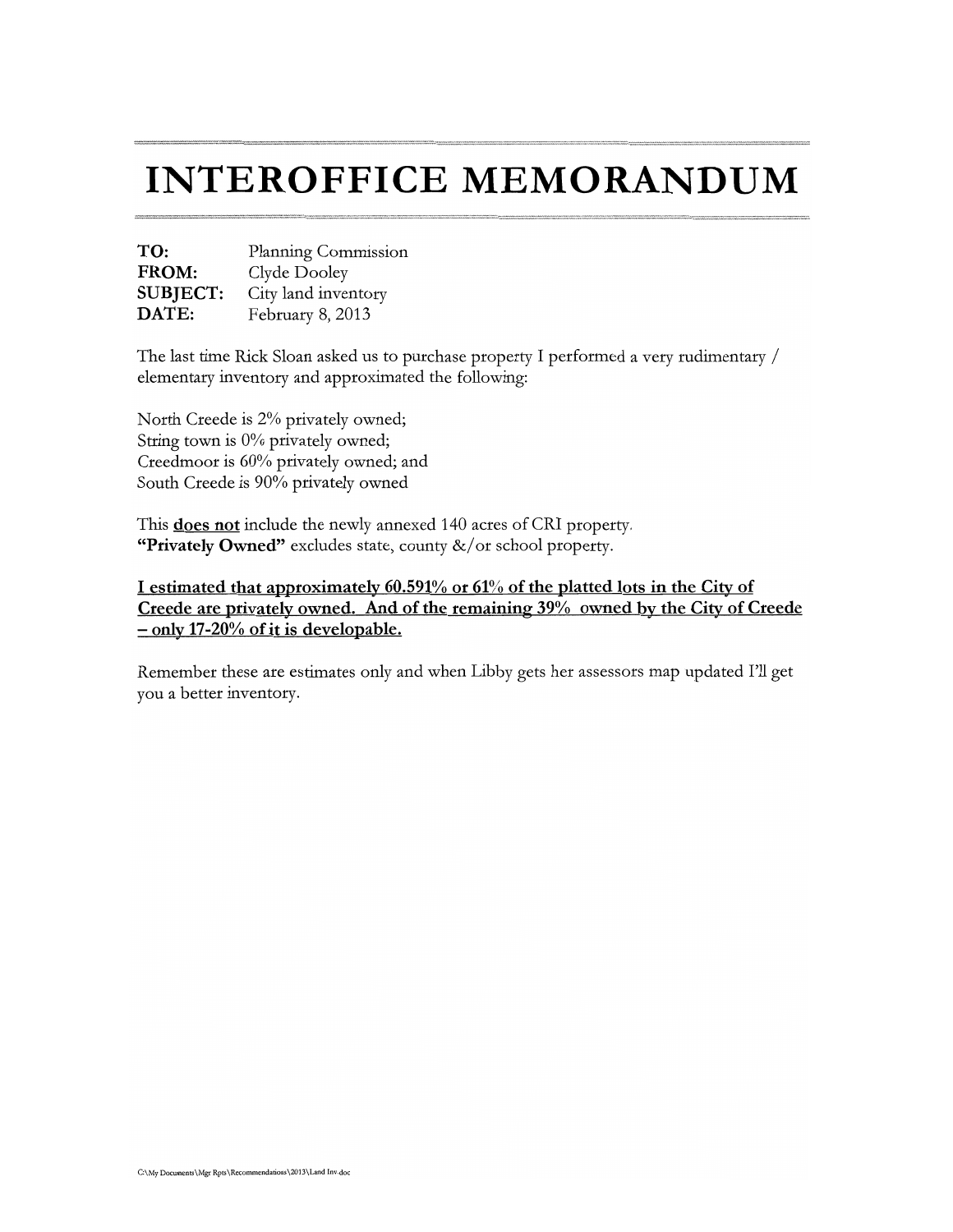# **ENCROACHMENT LICENSE AGREEMENT**

This Agreement, entered into this 5<sup>th</sup> day of March 2013, by and between the City of Creede, a Colorado Town ("Grantor") and <br>
("Grantee") (individually referred to as "Party" and collectively as "Parties").

# **RECITALS**

Whereas, the Grantor owns La Garita Avenue as platted in the South Creede subdivision. City of Creede, Colorado; and

Whereas, the Grantee wishes authority to use an area of the avenue for a portion of his business that encroaches onto the street; and

Whereas, the Grantor is agreeable to the use of such property under the terms and conditions as set forth below.

Now, therefore, for and in consideration of the performing of the mutual promises by the Parties contained in this Agreement, the Grantor does hereby permit the Grantees, to use the following described property as set forth in this Encroachment Agreement:

A tract of land being approximately 5 ft, x 37 ft. east of Lot 30, Block 22, South Creede, protruding into La Garita Avenue, encroached by a commercial structure of the same size or approximately 185 square foot, more or less.

This license applies to the existing structure mentioned above only and shall extend from the date of this License Agreement until the aforementioned encroaching structure is removed, destroved or damaged to the extent of 50% of its present size or value. The following stipulations are expressly agreed by and between the Grantor and Grantees.

Use of Site. The site will be used for the occupancy of a commercial business.

Consideration. Thirty-two dollars & thirty-nine (\$32.39) a year; calculation based on the assessed value in Mineral County of \$4.92 per square foot times the assessment percentage of 29.00 times the city's mill levy of 12.271.  $(?x ? = 250x $4.92x 29.00\%$  $x 12.271 = $43.77$ ) This formula will be calculated annually based on the current values & mill levy. The Grantor will invoice the Grantee in December of each year and if payment is not received within 30 calendar days, a penalty of \$10.00 per month will be added.

Condition of Site. During the term of this License Agreement, Grantee shall keep the premises license under this Agreement in good condition  $\&$  free from any other encroachment(s). Grantee agree to undertake no activity which could be hazardous or in any way detrimental to the community.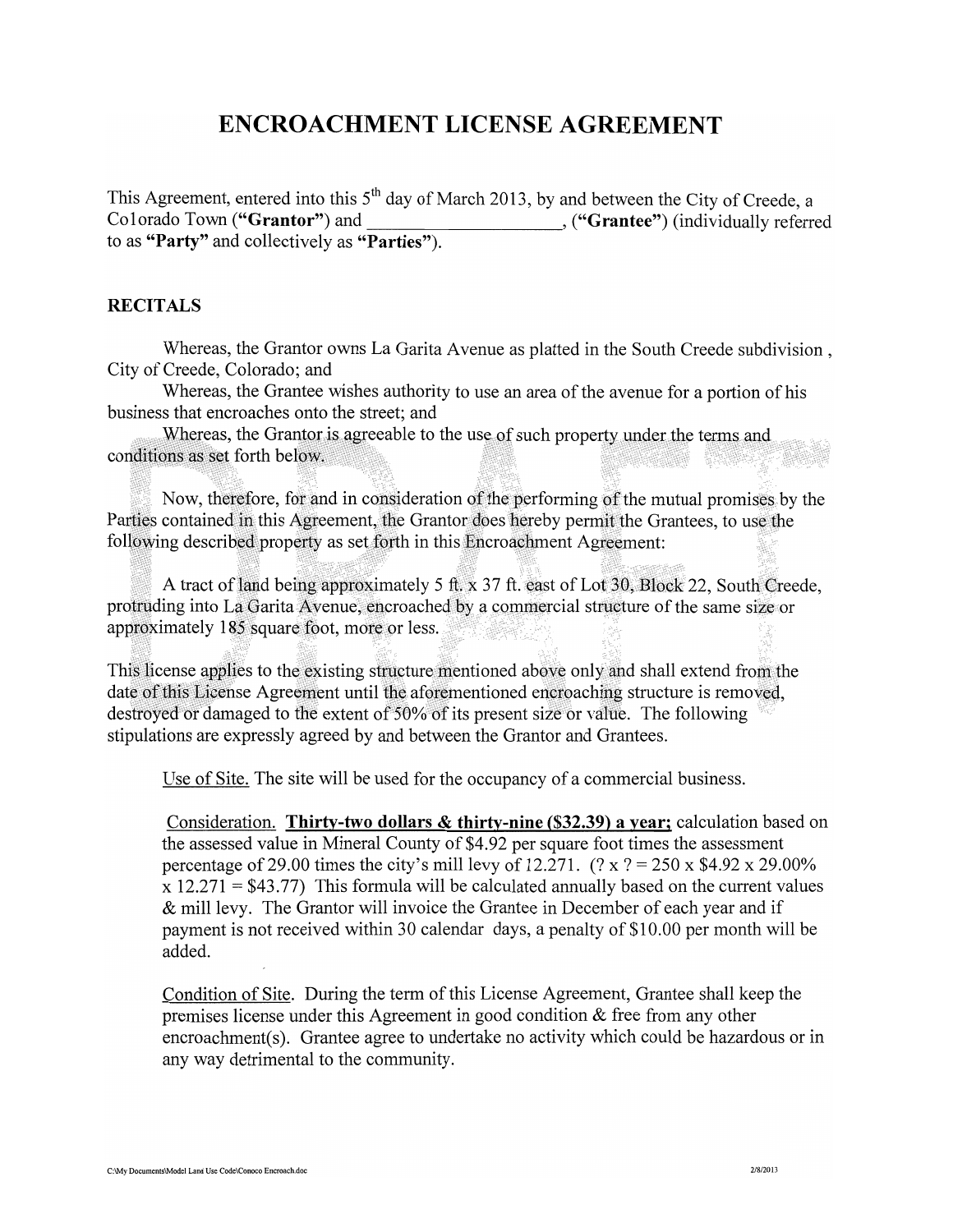Release From Liability. The Grantee does hereby release and discharge the Grantor from any and all liability arising from this Agreement, to-wit; from damage to its property, whether in the control or custody of the Grantee or its agents or representatives, or in the control or custody of the employees or representatives of the Grantor, or whether in the control or custody of third parties or while upon premises owned or under the control of the Grantor or Grantee.

Indemnification. Grantee hereby agrees that they shall indemnify, defend and hold harmless Grantor and its successors and assigns from, against, and with respect to any claim, liability, obligation, loss, damage, assessment, judgment, cost or expense (including, without limitation, reasonable attorneys' fees and expenses and costs and expenses reasonably incurred in investigating, preparing or defending against any litigation or claim, action, suit, proceeding or demand, of any kind or character), of or in any manner relating or attributable to any claims of damages arising from Grantees' activities associated with this License Agreement.

Assignment and Subletting. This License Agreement may not be assigned during the term of this License Agreement without the prior written consent to assignment of this License Agreement by Grantor. This License Agreement may not be assigned during the term of this License Agreement without the prior written consent to assignment of this License Agreement by Grantor, nor shall Grantees permit any other person or entity to share its occupancy hereunder without the prior written permission of the Grantors, provided, however, that such written consent shall not be necessary in the event of an assignment of the rights granted herein in association with the conveyance of the aforementioned encroachment to the same assignee. Nothing in this paragraph prevents the occupancy of guests or renters of the owner in accordance with city regulations.

Notices. All notices and communications required herein shall be in writing and shall be sent by certified mail to the following addresses:

Grantor: City of Creede Attn: Town Manager P.O. Box 457 Creede, Colorado 81130

Grantee: Guy-Dresser. **1325 Raintree Place** Lawrence, KS 66044

Notices shall be deemed properly given when mailed by certified mail in a sealed envelope, postage prepaid, addressed to the above addresses. Any such notice or demand shall be deemed to have been given or made at the time it is deposited in the United States Post Office. Any party may change its address of record by giving written notice of the change to the other party.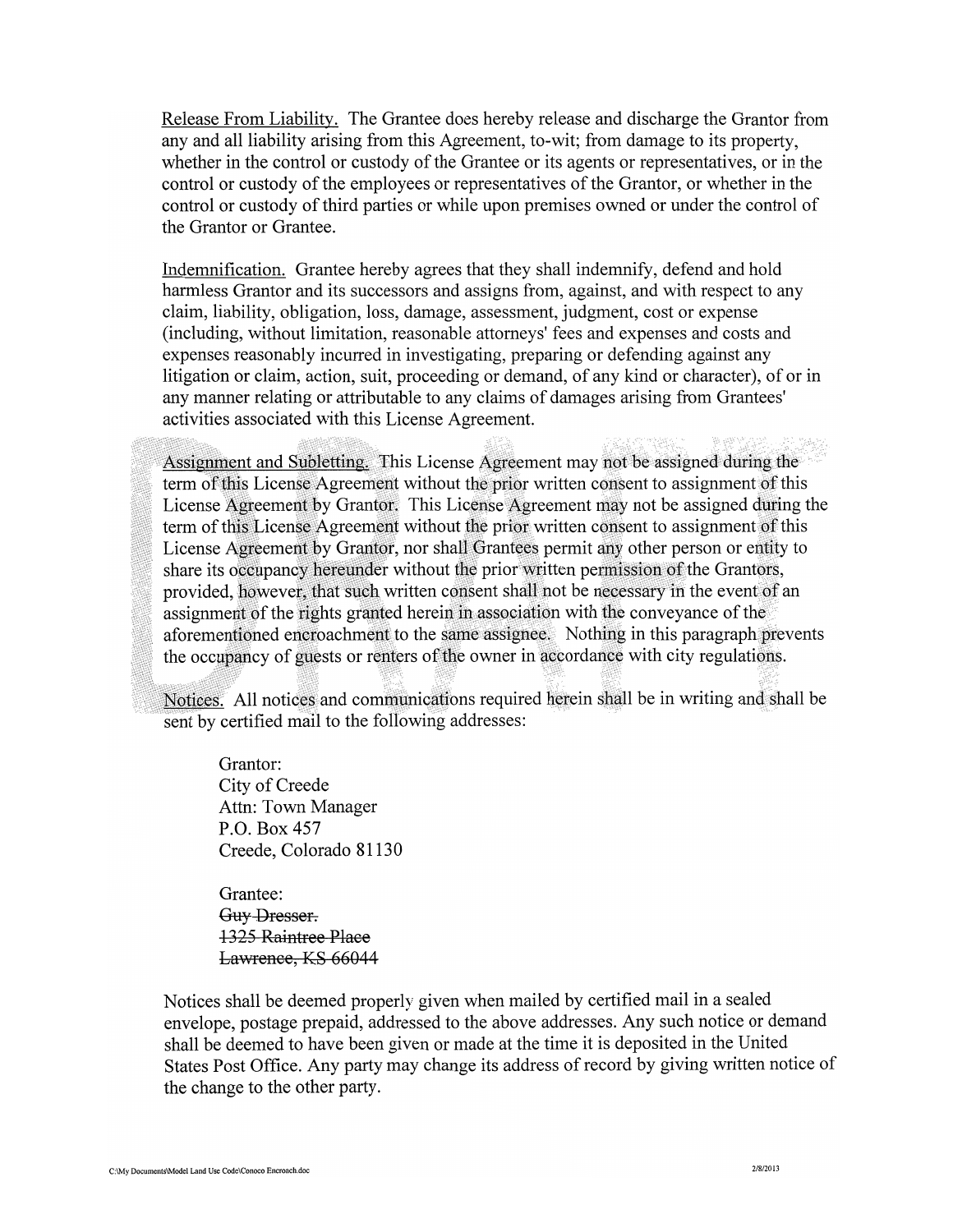Waiver. Failure or delay on the part of Grantees or the Grantor to exercise any right, power or privilege hereunder shall not operate as a waiver thereof.

Prior Negotiations. This License Agreement constitutes the entire agreement of the parties hereto and shall supercede all prior offers, negotiations and agreements.

Amendments. No revision of this License Agreement shall-be valid unless made in writing and signed by an authorized officer of Grantor and by Grantee.

Applicable Law. This License Agreement is entered into at Creede, Mineral County, Colorado, and it is agreed that the proper jurisdictions and venue of any action pertaining to the interpretation of enforcement of this License Agreement shall be in the County or District Court of Mineral County, Colorado. This License Agreement shall be interpreted under the laws of the State of Colorado.

Binding Agreement. It is understood and agreed that this Agreement shall be binding upon the assigns and successors in interest of the parties hereto.

IN WITNESS WHEREOF, the parties hereto have set the hands of their respective authorized officers.

| Eric Grossman, Mayor       | Date |                       | City Clerk: Randi DePriest | Date |
|----------------------------|------|-----------------------|----------------------------|------|
| CITY OF CREEDE,<br>Grantor |      | ATTEST:<br>e estimato |                            |      |

Grantee

Date